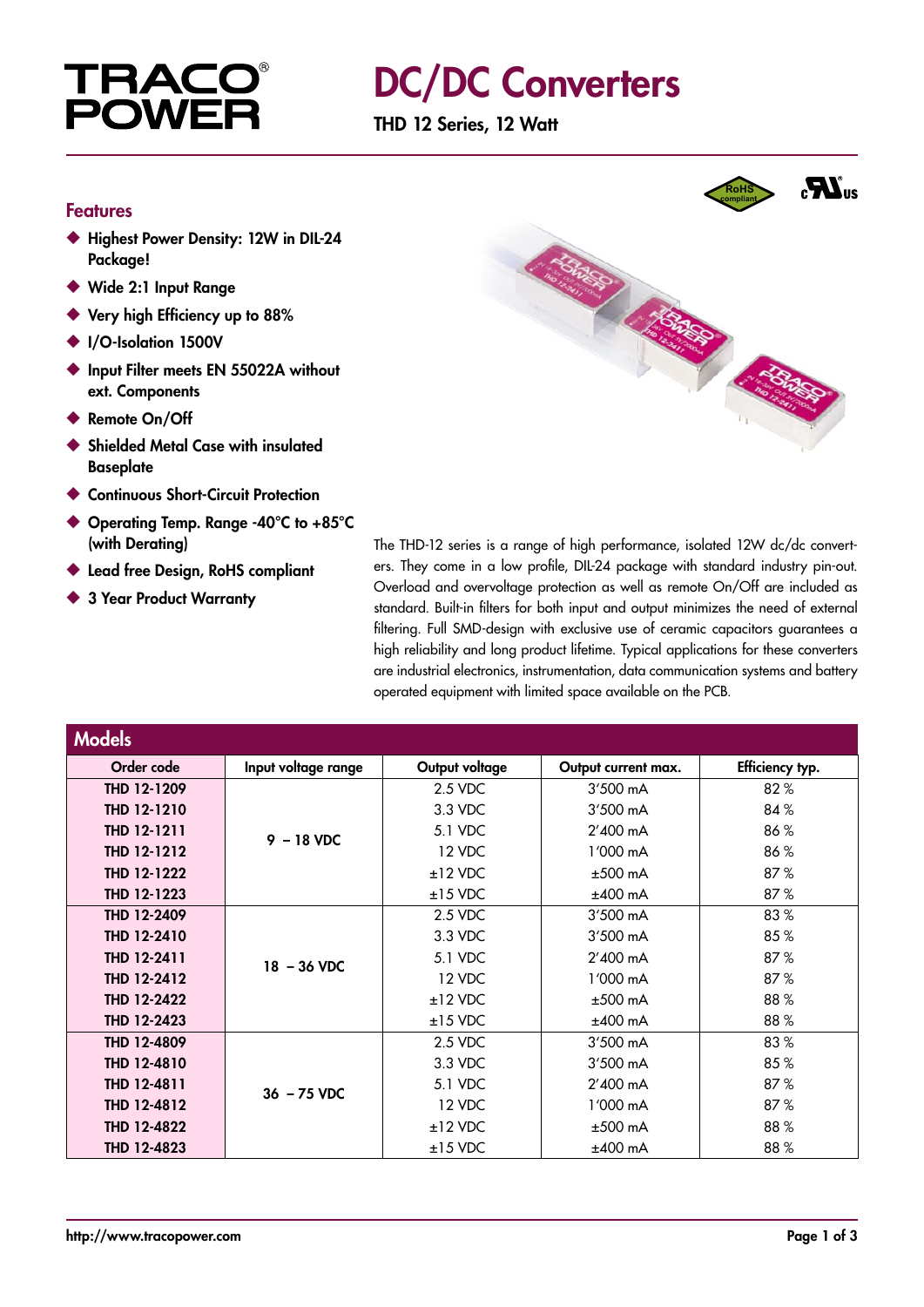## **TRACO®**<br>POWER

| <b>Input Specifications</b>                            |                                                                                                        |                                                                      |
|--------------------------------------------------------|--------------------------------------------------------------------------------------------------------|----------------------------------------------------------------------|
| Input current (no load)                                | 12 Vin models: t.b.a.                                                                                  |                                                                      |
|                                                        | 24 Vin models: t.b.a.                                                                                  |                                                                      |
|                                                        | 48 Vin models:                                                                                         | t.b.a.                                                               |
| Input current (full load)                              | 12 Vin; 2.5/ 3.3 Vout models:                                                                          | 1'670 mA typ.<br>1'605 mA typ.                                       |
|                                                        | 12 Vin; other single output models:<br>12 Vin; other dual output models:                               | 1'630 mA typ.                                                        |
|                                                        | 24 Vin; 2.5/ 3.3 Vout models:                                                                          | 840 mA typ.                                                          |
|                                                        | 24 Vin; other single output models:                                                                    | 800 mA typ.                                                          |
|                                                        | 24 Vin; other dual output models:                                                                      | 810 mA typ.                                                          |
|                                                        | 48 Vin; 2.5/ 3.3 Vout models:<br>48 Vin; other single output models:                                   | 420 mA typ.<br>400 mA typ.                                           |
|                                                        | 48 Vin; other dual output models:                                                                      | 405 mA typ.                                                          |
| Input voltage variation (dv/dt)                        |                                                                                                        | $5 V /$ ms, max.                                                     |
|                                                        |                                                                                                        | (complies ETS 300 132 part. 4.4)                                     |
| Start-up voltage / under voltage lockout               | 12 Vin models:                                                                                         | 9 VDC / 8 VDC typ.                                                   |
|                                                        | 24 Vin models:                                                                                         | 18 VDC / 16 VDC typ.                                                 |
|                                                        | 48 Vin models:                                                                                         | 36 VDC / 33 VDC typ.                                                 |
| Surge voltage (100 msec. max.)                         | 12 Vin models:                                                                                         | 36 V max.                                                            |
|                                                        | 24 Vin models:<br>48 Vin models:                                                                       | 50 V max.<br>100 V max.                                              |
| Conducted noise (input)                                |                                                                                                        | EN 55022 level A, FCC part 15, level A                               |
| ESD (input)                                            |                                                                                                        | EN 61000-4-2, Perf. Criteria B                                       |
| Fast Transient (input)                                 |                                                                                                        | EN 61000-4-4, Perf. Criteria B                                       |
| Surge (input)                                          |                                                                                                        | EN 61000-4-5, Perf. Criteria B                                       |
| <b>Output Specifications</b>                           |                                                                                                        |                                                                      |
|                                                        |                                                                                                        | ±1.2%                                                                |
| Voltage set accuracy                                   |                                                                                                        |                                                                      |
| Regulation                                             | - Input variation Vin min. to Vin max.<br>$-$ Load variation $10 - 100\%$                              | $\pm$ 0.5 % max.                                                     |
|                                                        | single output models:<br>dual output models balanced load:                                             | 1.0 % max. (1.5% max. for 2.5 Vout models)<br>$1.2 %$ max.           |
|                                                        | dual output models unbalanced load:                                                                    | 5.0 % max.                                                           |
| Transient response setting time (25% load step change) |                                                                                                        | $300$ ps                                                             |
| Ripple and noise (20 MHz Bandwidth)                    |                                                                                                        | 85 mVpk-pk max.                                                      |
| Temperature coefficient                                |                                                                                                        | $\pm 0.02 \% / K$                                                    |
| Output current limitation                              |                                                                                                        | 150% typ. of lout max., constant current                             |
| Short circuit protection                               |                                                                                                        | indefinite (automatic recovery)                                      |
| Minimum load                                           |                                                                                                        | 10% of rated max current (operation at lower                         |
|                                                        | load condition will not damage these converters, however, they may not meet all listed specifications) |                                                                      |
| Capacitive load                                        | 2.5, 3.3, 5.1 Vout models:                                                                             | 2000 µF max.                                                         |
|                                                        | $5 / ± 5$ Vout models:<br>$12 / \pm 12$ Vout models:                                                   | 2000 µF max. $/ \pm 1250$ µF max.<br>430 µF max. $/ \pm 200$ µF max. |
|                                                        | 15 $/$ ±15 Vout models:                                                                                | 300 µF max. $/$ ± 120 µF max.                                        |
| <b>General Specifications</b>                          |                                                                                                        |                                                                      |
| Temperature ranges<br>- Operating                      |                                                                                                        | $-40$ °C  +85 °C                                                     |
|                                                        | - Case temperature                                                                                     | $+100$ °C max.                                                       |
| - Storage                                              |                                                                                                        | $-55$ °C  +105 °C                                                    |
| Derating                                               |                                                                                                        | 2.5%/K above 60°C                                                    |
| Humidity (non condensing)                              |                                                                                                        | 95 % rel H max.                                                      |

All specifications valid at nominal input voltage, full load and +25°C after warm-up time unless otherwise stated.